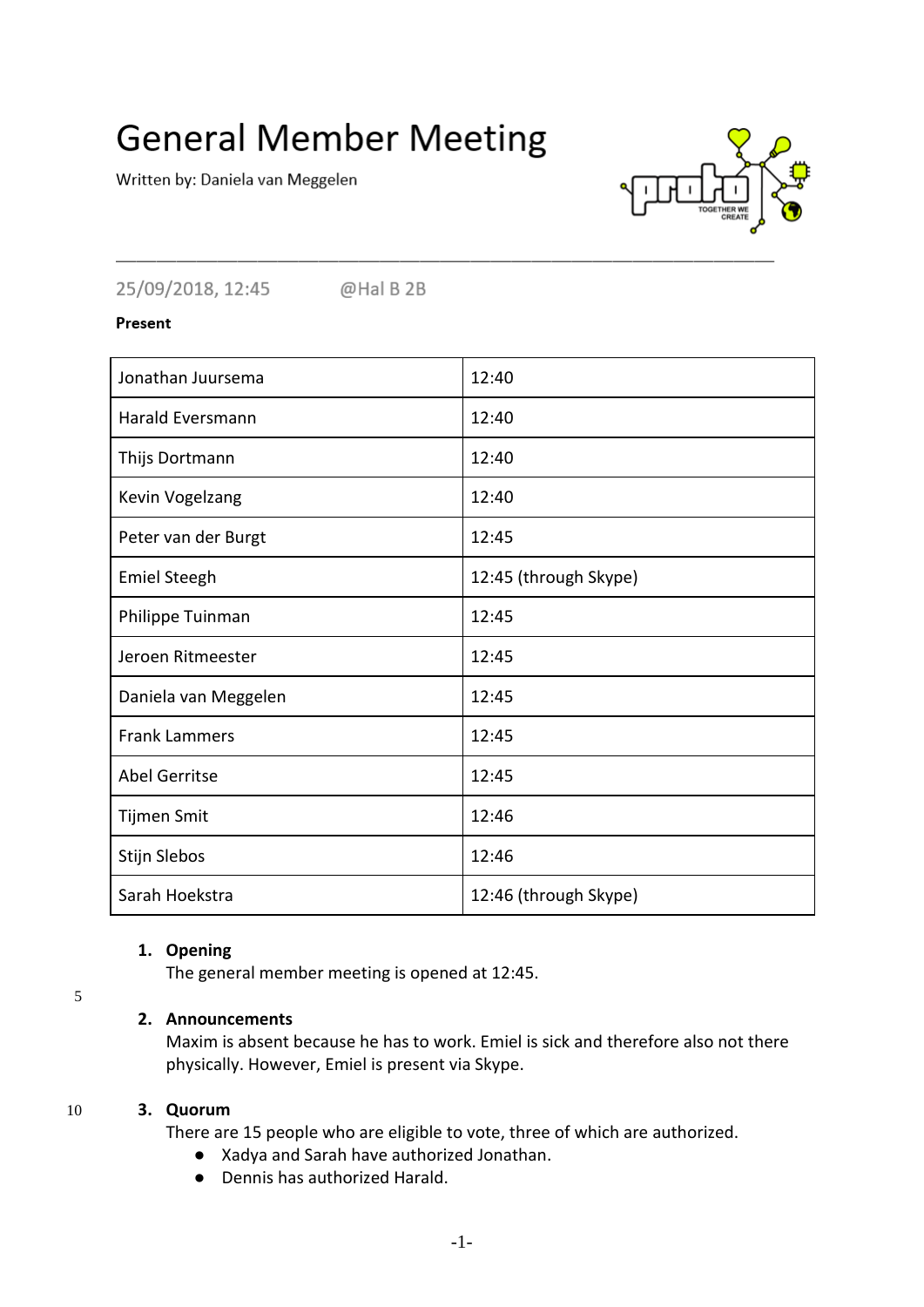A clarification on the voting system is given.

- 15 **•** If you vote yes, you agree with the topic that is voted on.
	- If you vote no, you disagree with the topic that is voted on.
	- If you vote blank, you disagree with the way of voting, you want to increase the threshold, or you want to keep the current situation.
	- If you abstain from voting, you do not have an opinion on the topic.

#### **4. Fixing the agenda**

There are no additional points that should be added to the agenda.

# **5. Documents Received**

# 25 *a. Primary Membership Fee Interaction Technology Students*

Peter gives a small summary on the subject. The most important part is that ordinary members pay 10 euros per year as membership fee, while extraordinary members pay 5 euros per year. Ordinary members are members that have studied or are studying Creative Technology. However, since this year, Proto has a master study as 30 well. They are not ordinary members yet, but this year the statutes will hopefully be changed so they are also ordinary members in the next college year.

This document is there to enable the board to treat Interaction Technology students as ordinary members when it comes to the membership fee. This means that they will pay 10 euros a year. They will not have voting rights in this year.

35 Jonathan asks if this is a vote for temporarily increasing the membership fee for Interaction Technology students, which is the case.

- Kevin wonders what will happen if this matter will not be changed in the statutes. Peter responds that these GMM results will be followed for the current year. Next year there should then be another voting.
- 40 Kevin notes that there is nothing said about their voting rights.
- Peter responds that it is impossible to give Interaction Technology students voting rights until the statutes have been changed. The board believes that Interaction Technology students have plenty of other ways to express their opinions, via the Master committee and the 45 evaluation committee.
- Jonathan adds that the board is allowed to split members into groups when it comes to collecting the membership fee, and that these groups are undefined. This is also okay according to OS, where Interaction Technology students are noted as primary (ordinary) 50 members at Proto. This is also the case with the EEMCS-faculty. The minimum tariff for primary members is set at 8.50 euros (with a maximum of 10 euros).

● Jonathan (on behalf of Xadya) says that it's weird that there is a voting on increasing the membership fee of people that cannot vote on this topic, and 55 that they do not get all rights, duties, and privileges.

> Frank concludes that this document is actually necessary, to follow the rules set by OS. He then wonders what happens if the document is voted against..

○ Jonathan suggests setting the membership fee for Interaction Technology students at 8.50 as some sort of compromise.

20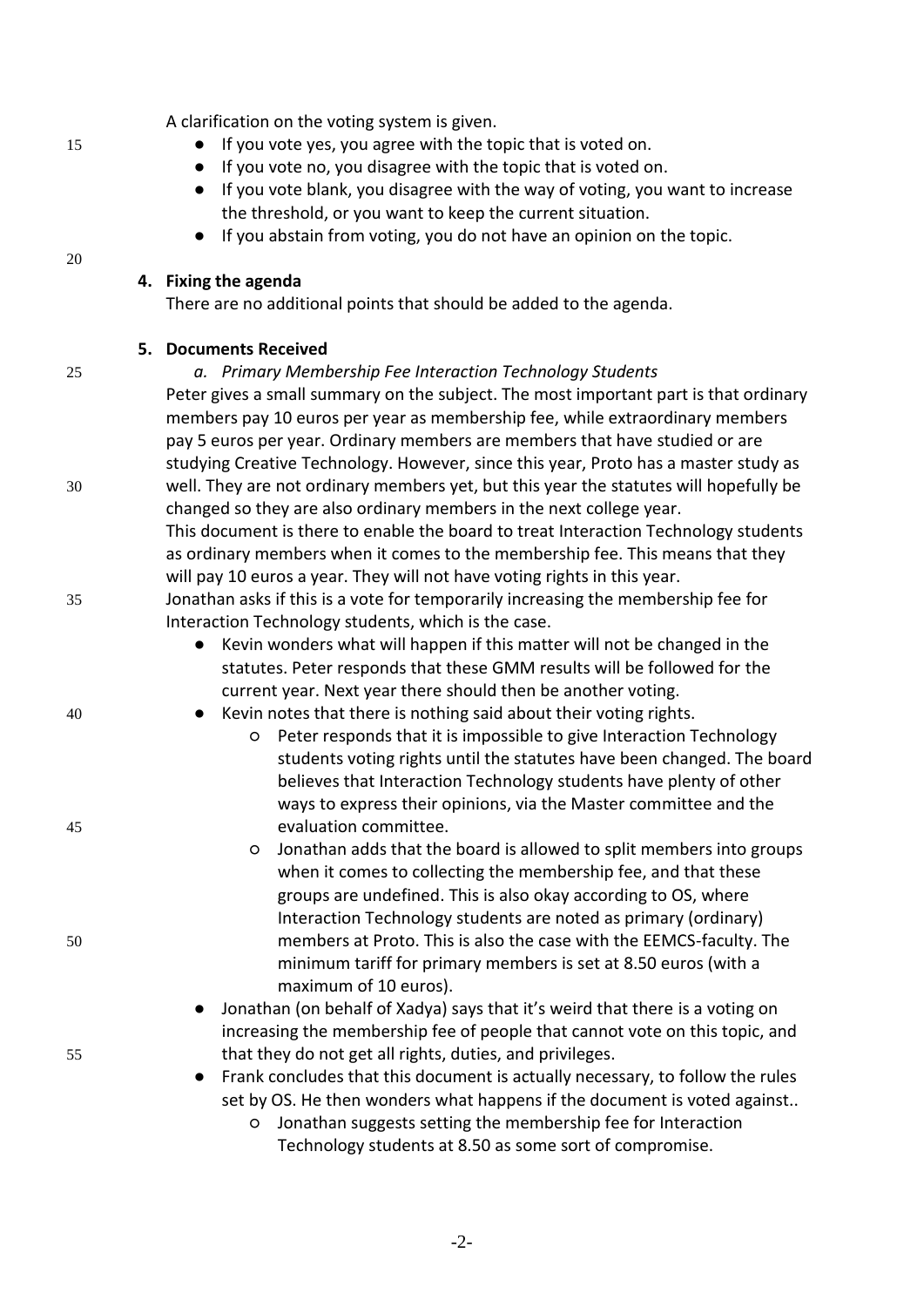| 60  |                                                  | Daniela suggests contacting OS about this matter. Frank thinks it's a<br>O<br>good idea to do this anyway. (AP Board)                                                                                                                                                                                                                                                                      |  |  |
|-----|--------------------------------------------------|--------------------------------------------------------------------------------------------------------------------------------------------------------------------------------------------------------------------------------------------------------------------------------------------------------------------------------------------------------------------------------------------|--|--|
|     |                                                  | Voting for accepting the document sent in, increasing the membership fee for<br>Interaction Technology students:                                                                                                                                                                                                                                                                           |  |  |
|     |                                                  | In favour: 8                                                                                                                                                                                                                                                                                                                                                                               |  |  |
| 65  |                                                  | Against: 2<br>$\overline{\phantom{0}}$                                                                                                                                                                                                                                                                                                                                                     |  |  |
|     |                                                  | Blank: 1<br>$\overline{\phantom{a}}$                                                                                                                                                                                                                                                                                                                                                       |  |  |
|     |                                                  | Refrain from voting: 4<br>$\blacksquare$                                                                                                                                                                                                                                                                                                                                                   |  |  |
|     |                                                  | The document "Primary Membership Fee Interaction Technology Students" is                                                                                                                                                                                                                                                                                                                   |  |  |
|     |                                                  | accepted and therefore the membership fee for Interaction Technology students will                                                                                                                                                                                                                                                                                                         |  |  |
| 70  |                                                  | be increased.                                                                                                                                                                                                                                                                                                                                                                              |  |  |
|     | 6. Previous minutes and discharge Quinten Tenger |                                                                                                                                                                                                                                                                                                                                                                                            |  |  |
|     |                                                  | a. GMM 07/03/18                                                                                                                                                                                                                                                                                                                                                                            |  |  |
|     |                                                  | General notes:                                                                                                                                                                                                                                                                                                                                                                             |  |  |
| 75  |                                                  | Kevin mentions that in these minutes he has authorised Laura and she asked<br>a question on behalf of him. After that, she asks another question based on<br>the answer given, but that is not on behalf of Kevin. In the future, this matter<br>will be taken into account, where follow-up questions will be noted down as<br>asked by the person present at the general member meeting. |  |  |
| 80  |                                                  | Thijs wonders how questions related to these minutes will be answered, as<br>the person that has written these minutes is absent.<br>Peter responds that the board has talked about this and that<br>O                                                                                                                                                                                     |  |  |
|     |                                                  | questions and remarks will be forwarded to board 7.0. General                                                                                                                                                                                                                                                                                                                              |  |  |
|     |                                                  | questions can also be answered by the current board.                                                                                                                                                                                                                                                                                                                                       |  |  |
| 85  |                                                  | Sarah volunteers to answer questions if possible.<br>$\circ$                                                                                                                                                                                                                                                                                                                               |  |  |
| 90  |                                                  | Page 2: At point P12, Frank had asked if the board has thought of giving gifts to<br>alumni. He wonders if something has happened with this action point, as the board<br>then responded that they would think about it. Peter responds that he has given a<br>small present to Creative Technology graduates during the bachelor ceremony, which<br>people liked.                         |  |  |
| 95  |                                                  | Page 8: Frank notices that there are some things mentioned in the minutes that<br>should have been added to the half-yearly report. This concerns the DIYCie missing as<br>a committee, and a piece dedicated to the EEMCS faculty. He isn't sure if these things<br>have been added to the half-yearly and the yearly report. The same goes for a more                                    |  |  |
|     |                                                  | elaborate version of the half-yearly survey, as Xadya mentions in l. 201-202.<br>Furthermore, it is not certain if there have been more workshops and company visits,<br>as mentioned in I. 208-209. Finally, Frank wants to know if there are any updates on                                                                                                                              |  |  |
| 100 |                                                  | the brainstorm for the promotion of activities (as mentioned in l. 226).<br>Philippe responds that the brainstorm is being planned. The remainder of<br>$\bullet$<br>questions and/or pieces missing cannot be answered by the current board. As<br>these minutes weren't finished when the yearly report was written, there was<br>no possibility of seeing what was missing.             |  |  |
| 105 |                                                  | Jonathan suggests that the previous board sends a small update on these<br>remarks for the next GMM. It can't be added to the yearly report, as that has                                                                                                                                                                                                                                   |  |  |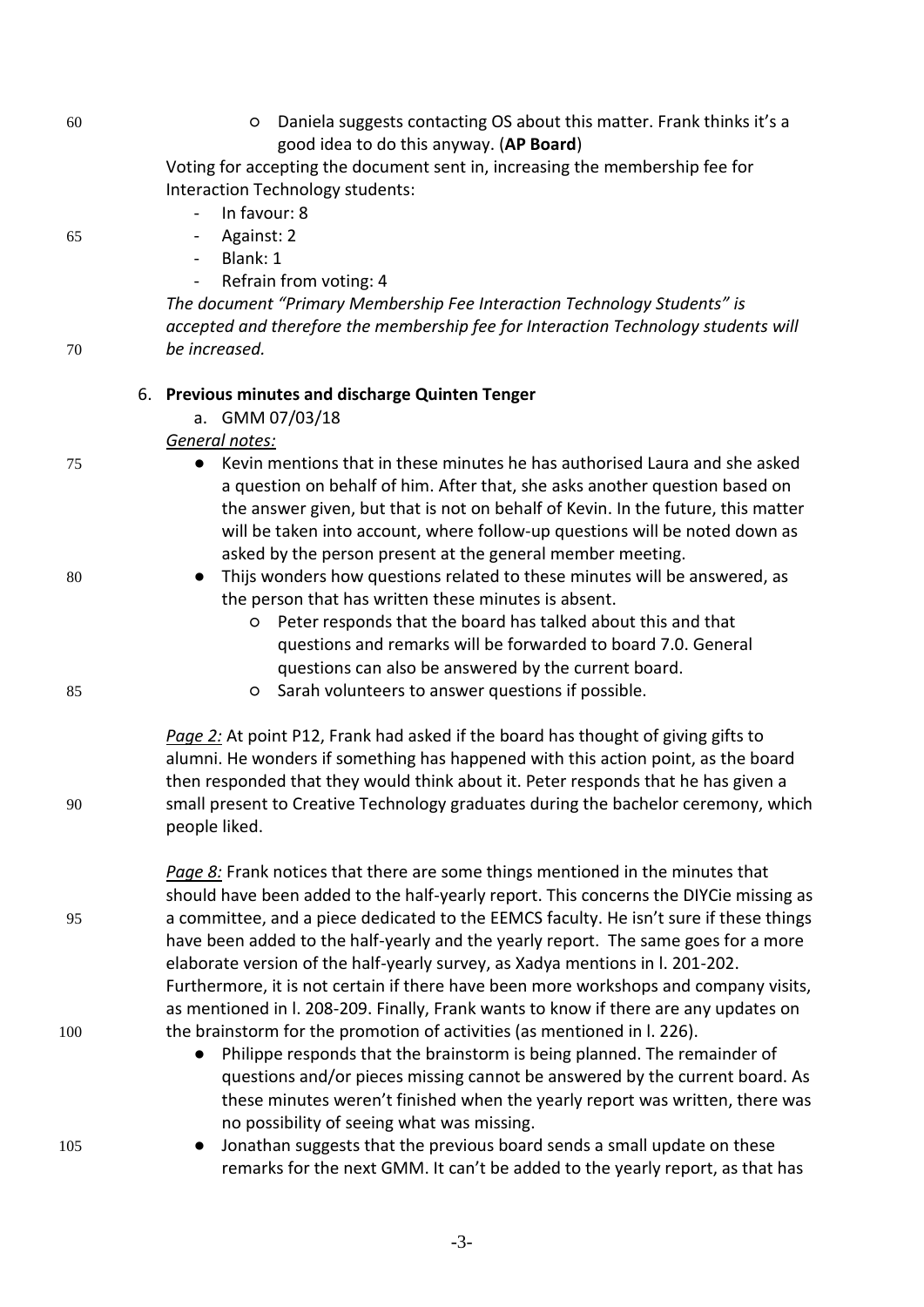| 110 | been approved already. The current board will give an update in their half-<br>yearly report, as they have taken on some of these matters already.<br>• AP Peter: Ask the previous board if they can send a document in which they<br>will answer the questions that were asked during this GMM.<br>Sarah does a thumbs up via Skype.<br>Flip suggests discussing this document when the minutes of the change of |
|-----|-------------------------------------------------------------------------------------------------------------------------------------------------------------------------------------------------------------------------------------------------------------------------------------------------------------------------------------------------------------------------------------------------------------------|
|     | boards GMM will be discussed.                                                                                                                                                                                                                                                                                                                                                                                     |
| 115 | Page 10: In section 3.1.4 something is said about the Tower of Shame that would be<br>created by the Handyman committee. Frank asks why this tower is not there.<br>Daniela answers that it is an open project that hasn't been taken on by<br>anyone yet. Emiel adds that a design has been made, but it hasn't been<br>constructed yet. This project will be continued when the new committee has               |
| 120 | been formed.                                                                                                                                                                                                                                                                                                                                                                                                      |
| 125 | Page 11: Frank notices that there is a Dutch line in I.309 - 312. This should be<br>removed. Furthermore, the remark written in these lines should be implemented in<br>the half-yearly report. 'Better than other associations' is not very nice to other<br>associations.                                                                                                                                       |
|     | Page 13: In I. 357, it is said that Sarah would ask Creative Technology students what<br>minor program they followed and how they experienced it. Frank wonders what<br>came out of this.                                                                                                                                                                                                                         |
| 130 | Sarah admits that she has asked some people, but she has forgotten what<br>they said. She will ask around in Nijmegen what people thought of their<br>minor.                                                                                                                                                                                                                                                      |
| 135 | Page 15: In section 3.7.1 it is said that members do not want more green designs, but<br>this advice was not followed. Frank says that these kinds of things can be avoided if<br>minutes are finished earlier.                                                                                                                                                                                                   |
|     | Page 16: In I. 464 it is said to let the First Year Committee organise some standard<br>activities that are now being organised by the Activity Committee Extraordinaire.<br>Frank wonders if something will be done about this.                                                                                                                                                                                  |
| 140 | Philippe responds that there was a brainstorm last week, and that recurring<br>activities will be made more special this year. Furthermore, the lasergaming<br>event was supposed to be organised by the First Year Committee. However, it<br>wasn't organised because there was already another activity.                                                                                                        |
| 145 | Page 19: Jonathan notices that Frank asks a question in the Survey, but the answer is<br>not written down. Daniela says that he has answered his own question.                                                                                                                                                                                                                                                    |
|     | b. Voting: approval of the minutes, and discharge Quinten Tenger as board<br>member of board 7.0 of S.A. Proto.                                                                                                                                                                                                                                                                                                   |
| 150 | The voting for approving of the minutes, and discharging Quinten Tenger as board<br>member of board 7.0 will be done anonymously.<br>If you are in favour, tear the word 'yes'<br>If you are against, tear the word 'no'                                                                                                                                                                                          |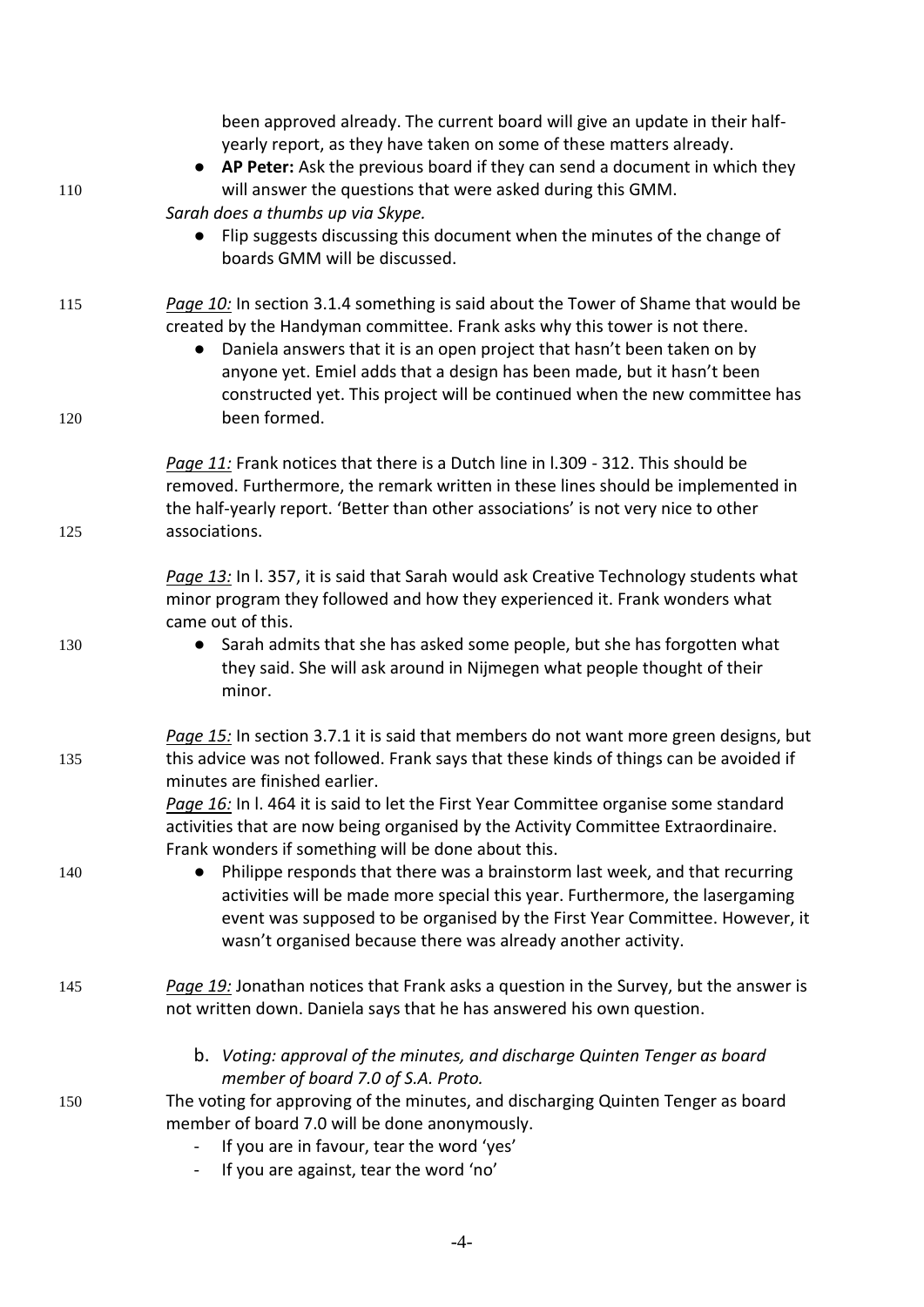|     | If you vote blank, leave the paper intact<br>$\blacksquare$                       |
|-----|-----------------------------------------------------------------------------------|
| 155 | If you choose to refrain from voting, keep the paper with you                     |
|     | The results are:                                                                  |
|     | In favour: 14                                                                     |
|     | Against: 1<br>$\blacksquare$                                                      |
|     | Blank: 0<br>$\sim$                                                                |
| 160 | Refrain from voting: 0                                                            |
|     | The minutes of 07/03/18 have been accepted with aforementioned changes. Quinten   |
|     | Tenger is discharged as board member of board 7.0 of S.A. Proto.                  |
|     | 7. Any other business                                                             |
| 165 | There is nothing else to discuss.                                                 |
|     | 8. Survey                                                                         |
|     | Peter: Is there an After-GMM drink?                                               |
|     | Peter: No.<br>$\overline{\phantom{a}}$                                            |
| 170 | Abel: Is it an idea to add an AP list at the end of the minutes?                  |
|     | Peter: Do you want them to be discussed during the announcements?                 |
|     | Jonathan: When the minutes are being discussed is better.<br>$\blacksquare$       |
|     | Tijmen: Will there be MoADs?                                                      |
|     | Peter: Yes, something went wrong with the MoAD that should've been there          |
| 175 | yesterday. But there will be MoADs this year!                                     |
|     | Stijn: Should Proto members be called 'Prototypes'?                               |
|     | Frank: They are 'Protons', right?<br>$\blacksquare$                               |
|     | Stijn: No those are the small icons, right?<br>$\sim$                             |
|     | Frank: No, those are 'Protons'.<br>$\blacksquare$                                 |
| 180 | Frank: I made a poem based on an object. Do you want to hear it?                  |
|     | Peter: Yes.<br>$\blacksquare$<br>Frank: The chairman said yes, so I will cite it. |
|     | "A pen, a pen                                                                     |
|     | a pen with ink                                                                    |
| 185 | I scratch with it *Frank scratches*                                               |
|     | This makes me zen."                                                               |
|     | Frank: Well, that was it.                                                         |
|     | Harald: Is a survey the same as a 'rondvraag'?                                    |
|     | Jonathan: Yes, that is the same.                                                  |
| 190 | Kevin: I have a lot of questions, but no.                                         |
|     | Frank: Chairman, what is the point of life?                                       |
|     | Peter: I am trying to figure this out myself.                                     |
|     | Daniela: When does this stop?                                                     |
|     | Jonathan: Not on its own.                                                         |
| 195 |                                                                                   |

# **9. Closing**

The general member meeting is closed at 13:30.